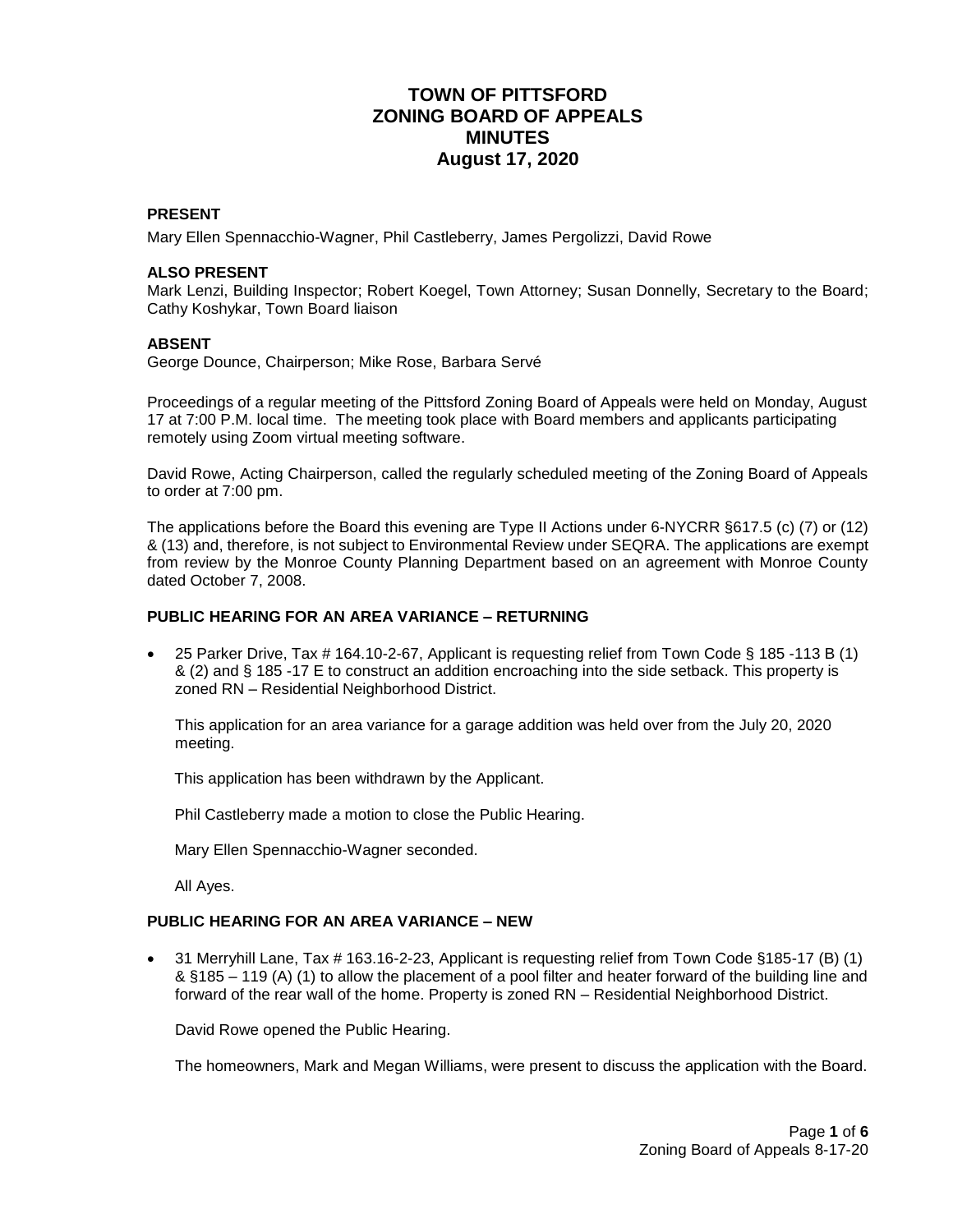There was no public comment.

Mary Ellen Spennacchio- Wagner moved to close the Public Hearing.

Phil Castleberry seconded.

All Ayes.

## **DECISION FOR 31 MERRYHILL LANE – AREA VARIANCE**

A written Resolution to grant the area variance for 31 Merryhill Lane was moved by Jim Pergolizzi and seconded by Phil Castleberry.

David Rowe called for a roll call vote.

| Dounce                       | absent |
|------------------------------|--------|
| Servé                        | absent |
| Pergolizzi voted             | ave    |
| Spennacchio-Wagner voted aye |        |
| Castleberry voted            | aye    |
| Rowe voted                   | aye    |
| Rose                         | absent |

The approved Resolution contains the following Specific Conditions:

- 1. This variance is granted only for the plans submitted and prepared by the Applicant dated June 18, 2020.
- 2. All construction is to be completed by December 31, 2021.
- 55 N Country Club Drive, Tax # 151.05-1-25, Applicant is requesting relief from Town Code §185 17 (B) (1) to allow construction of an addition forward of the building line. Property is zoned RN – Residential Neighborhood District.

David Rowe moved to open the Public Hearing.

The contractor, Aaron Wolfe was present to discuss the project with the Board.

There were no further questions from the Board.

There was no public comment.

Mary Ellen Spennacchio-Wagner moved to close the Public Hearing.

Jim Pergolizzi seconded.

All Ayes.

# **DECISION FOR 55 N. COUNTRY CLUB ROAD – AREA VARIANCE**

A written Resolution to grant the area variance for 55 N. Country Club Road was moved by Mary Ellen Spennacchio-Wagner and seconded by Phil Castleberry.

David Rowe called for a roll call vote.

| Dounce           | absent |
|------------------|--------|
| Servé            | absent |
| Pergolizzi voted | ave    |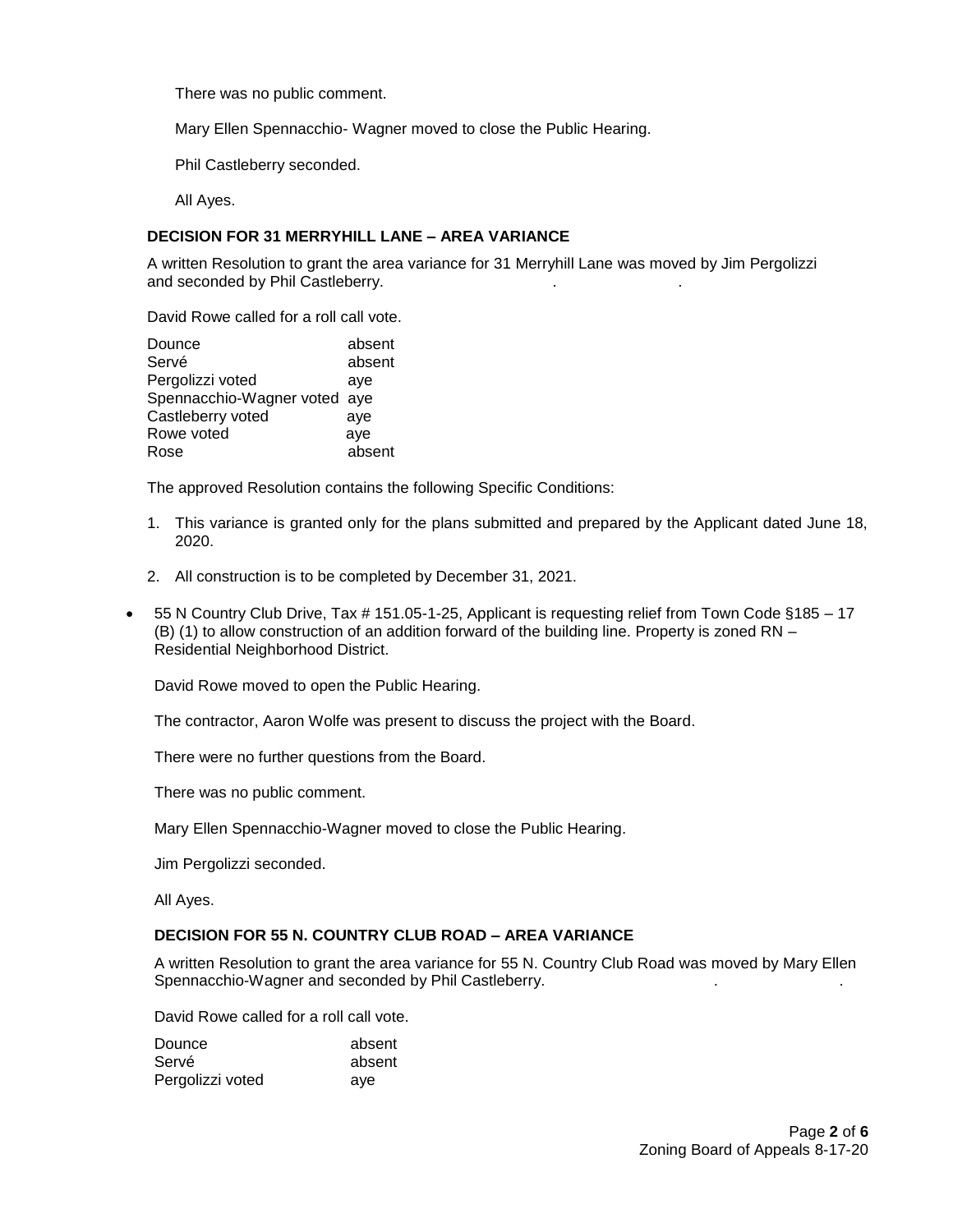Spennacchio-Wagner voted aye Castleberry voted aye Rowe voted aye Rose absent

The approved Resolution contains the following Specific Conditions:

- 1. This variance is granted only for the plans submitted and prepared by the Applicant dated June 12, 2020.
- 2. All construction is to be completed by December 31, 2022.
- 3. The application does need the approval of the Design Review and Historic Preservation Board
- 21 Wind Mill Road, Tax # 178.07-1-48, Applicant is requesting relief from Town Codes §185 17 (B) (1) & §185 – 17 (K) (2) for the construction of an addition encroaching into the side setback and extending forward of the building line. This property is a corner lot and is zoned RN-Residential Neighborhood.

David Rowe moved to open the Public Hearing.

The homeowner, Steve Johnson, and architect, Jack Sigrist, were present to discuss the project with the Board.

The lot is a corner lot with a 50 ft. setback on two sides and the proposed location is the only option available to the homeowner.

There was no public comment.

David Rowe moved to close the public hearing.

Mary Ellen Spennacchio-Wagner seconded.

All Ayes.

#### **DECISION FOR 21 WIND MILL ROAD – AREA VARIANCE**

A written Resolution to grant the area variance for 21 Wind Mill Road was moved by Mary Ellen Spennacchio-Wagner and seconded by Phil Castleberry.

David Rowe called for a roll call vote.

| Dounce                       | absent |
|------------------------------|--------|
| Servé                        | absent |
| Pergolizzi voted             | ave    |
| Spennacchio-Wagner voted aye |        |
| Castleberry voted            | aye    |
| Rowe voted                   | aye    |
| Rose                         | absent |

The approved Resolution contains the following Specific Conditions:

- 1. This variance is granted only for the plans submitted and prepared by the Applicant dated June 30, 2020.
- 2. All construction is to be completed by December 31, 2022.
- 3. The application does need the approval of the Design Review and Historic Preservation Board.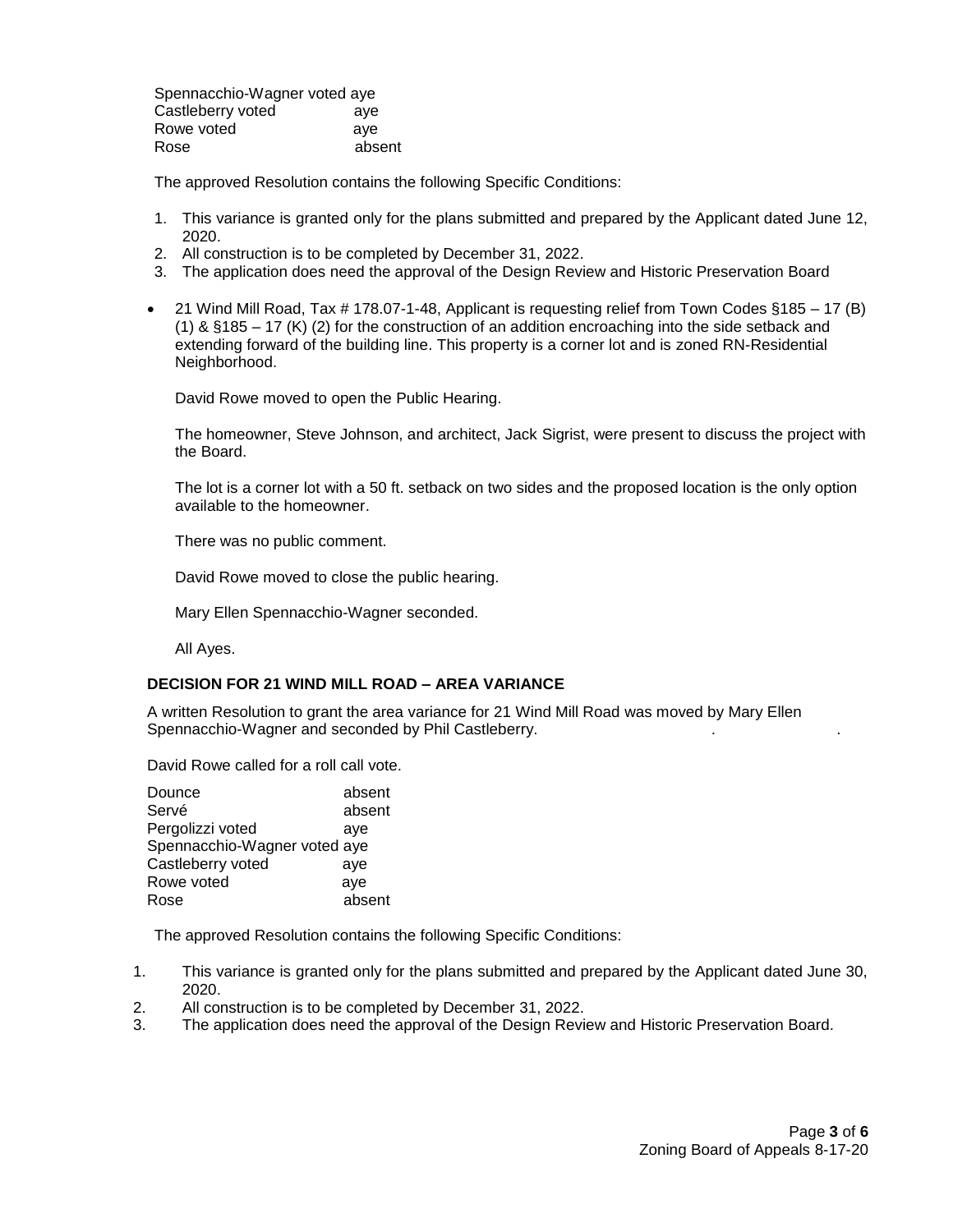76 Knollwood Drive, Tax # 138.17-1-8, Applicant is requesting relief from Town Codes §185 – 17 (B) (1) for the construction of an addition extending forward of the building line. This property is zoned RN-Residential Neighborhood.

David Rowe moved to open the Public Hearing.

The homeowner, Sara Odenbach, was present.

The Board had no questions for the Applicant.

There was no public comment.

Phil Castleberry moved to close the Public Hearing.

Mary Ellen Spennacchio-Wagner seconded.

All Ayes.

# **DECISION FOR 76 KNOLLWOOD DRIVE – AREA VARIANCE**

A written Resolution to grant the area variance for 76 Knollwood Drive was moved by Jim Pergolizzi and seconded by Phil Castleberry

David Rowe called for a roll call vote.

| Dounce                       | absent |
|------------------------------|--------|
| Servé                        | absent |
| Pergolizzi voted             | aye    |
| Spennacchio-Wagner voted aye |        |
| Castleberry voted            | aye    |
| Rowe voted                   | aye    |
| Rose was                     | absent |

The approved Resolution contains the following Specific Conditions:

- 1. This variance is granted only for the existing garage as shown and described by the Applicant dated July 13, 2020.
- 2. All construction will be completed by December 31, 2022.
- 3. This application is subject to approval of the Design Review and Historic Preservation Board.
- 16 Cedarwood Circle, Tax # 178.11-2-26, Applicant is requesting relief from Town Code §185 17 (L) (1) & 185 – 113 (B) (6) to locate an accessory structure (standby generator) on the side of the home encroaching on the side setback of the property. This property is a flag lot and is zoned RN – Residential Neighborhood District

David Rowe opened the Public Hearing.

The homeowner, Brian Williamson, was present.

The proposed generator will have minimal effect on the neighboring properties. The generator will be facing the garage of the closest neighbor. The gas and electric meters will be on the same side of the home as the generator.

There was no public comment.

David Rowe moved to close the Public Hearing.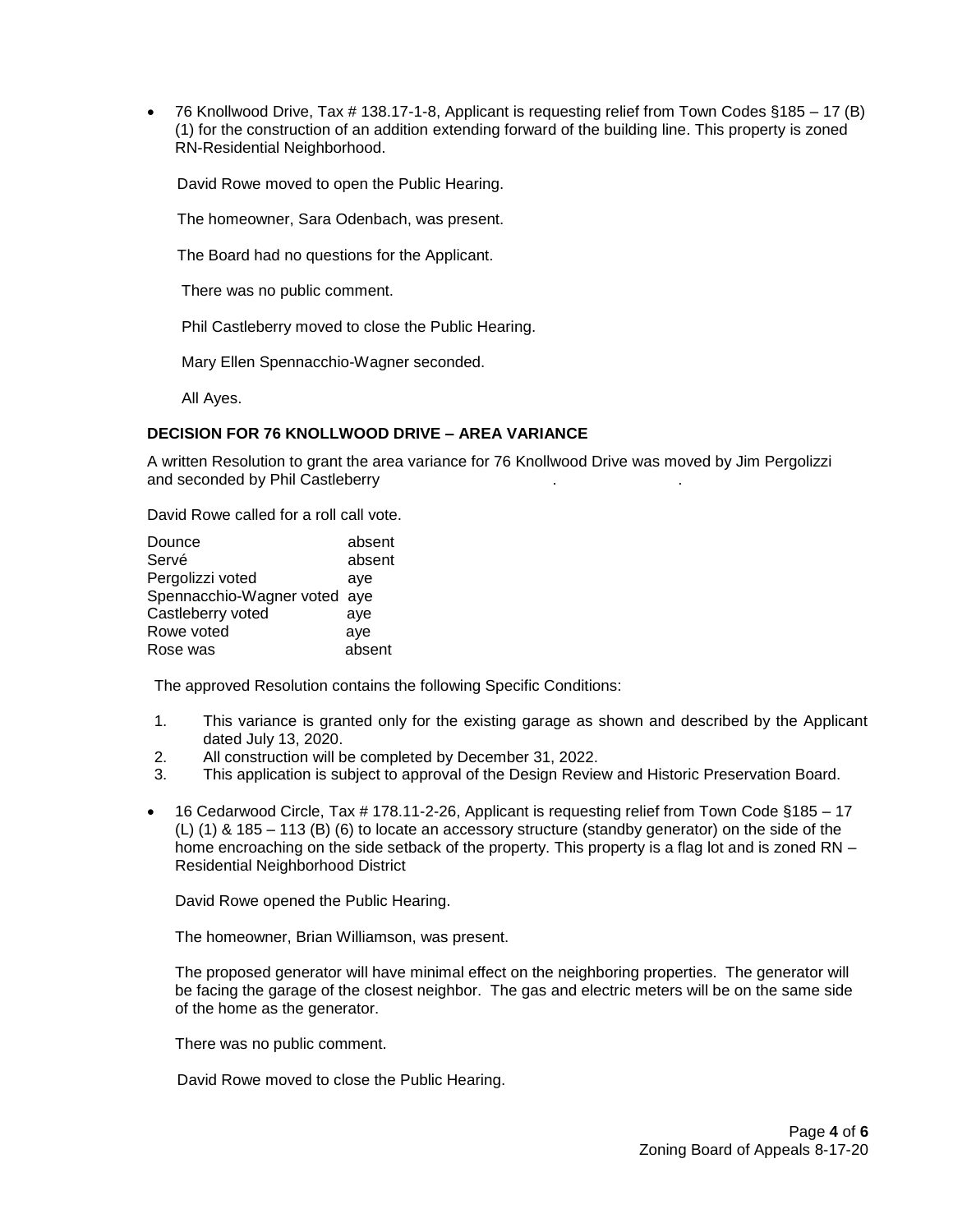Mary Ellen Spennacchio-Wagner seconded.

All Ayes.

# **DECISION FOR 16 CEDARWOOD CIRCLE – AREA VARIANCE**

A written Resolution to grant the area variance for 16 Cedarwood Circle was moved by Phil Castleberry and seconded by Mary Ellen Spennacchio-Wagner.

David Rowe called for a roll call vote.

| Dounce                       | absent |
|------------------------------|--------|
| Servé                        | absent |
| Pergolizzi voted             | aye    |
| Spennacchio-Wagner voted aye |        |
| Castleberry voted            | aye    |
| Rowe voted                   | aye    |
| Rose                         | absent |

The approved Resolution contains the following Specific Conditions:

- 1. This variance is granted only for the plans submitted and prepared by the Applicant dated July 17, 2020.
- 2. All construction is to be completed by December 31, 2021.
- 3765 East Avenue. Tax # 138.18-2-15, Applicant is requesting relief from Town Code § 185 17 (E) to construct an addition encroaching into the side setback. This property is zoned RN – Residential Neighborhood District.

David Rowe opened the Public Hearing.

The homeowner Glenn Paynter and architect Joe O' Donnell were present.

The application was discussed and the applicant explained that additional space for storage is needed by the family and a bigger garage is needed to provide space for larger vehicles and lawn equipment.

There is no neighborhood opposition to this application.

There was no public comment.

David Rowe moved to close the Public Hearing.

Phil Castleberry seconded.

All Ayes.

#### **DECISION FOR 3765 EAST AVENUE – AREA VARIANCE**

A written Resolution to grant the area variance for 3765 East Avenue was moved by Phil Castleberry and seconded by David Rowe.

David Rowe called for a roll call vote.

| Dounce           | absent |
|------------------|--------|
| Servé            | absent |
| Pergolizzi voted | ave    |